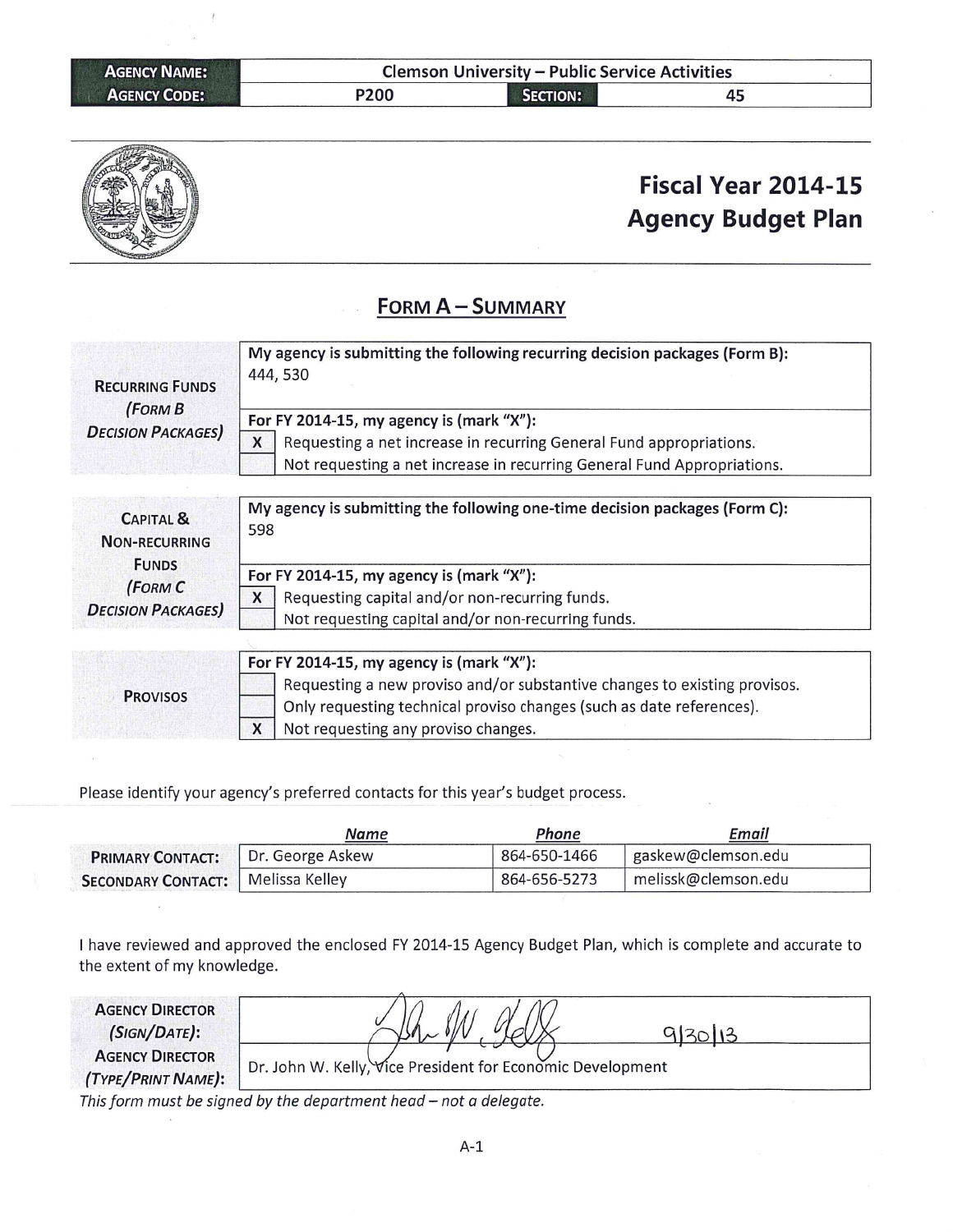| <b>AGENCY NAME:</b> | <b>Clemson University - Public Service Activities</b> |                 |    |
|---------------------|-------------------------------------------------------|-----------------|----|
| <b>AGENCY CODE:</b> | P200                                                  | <b>SECTION:</b> | 45 |

### **FORM B – PROGRAM REVISION REQUEST**

| <b>DECISION PACKAGE</b>    | 444                                                                                                                                                                                                                                                                                                                                                                                                                                                                                                                                                                                                                                                       |  |  |
|----------------------------|-----------------------------------------------------------------------------------------------------------------------------------------------------------------------------------------------------------------------------------------------------------------------------------------------------------------------------------------------------------------------------------------------------------------------------------------------------------------------------------------------------------------------------------------------------------------------------------------------------------------------------------------------------------|--|--|
|                            | Provide the decision package number issued by the PBF system ("Governor's Request").                                                                                                                                                                                                                                                                                                                                                                                                                                                                                                                                                                      |  |  |
| <b>TITLE</b>               | <b>Agribusiness &amp; Emerging Farmers</b>                                                                                                                                                                                                                                                                                                                                                                                                                                                                                                                                                                                                                |  |  |
|                            | Provide a brief, descriptive title for this request.                                                                                                                                                                                                                                                                                                                                                                                                                                                                                                                                                                                                      |  |  |
| <b>AMOUNT</b>              | \$2,000,000                                                                                                                                                                                                                                                                                                                                                                                                                                                                                                                                                                                                                                               |  |  |
|                            | What is the net change in requested appropriations for FY 2014-15? This amount should<br>correspond to the decision package's total in PBF across all funding sources.                                                                                                                                                                                                                                                                                                                                                                                                                                                                                    |  |  |
|                            | Sections 46-7-10 et seq. of the SC Code of Laws authorizes Clemson PSA to carry out<br>Extension work as assigned by law.                                                                                                                                                                                                                                                                                                                                                                                                                                                                                                                                 |  |  |
| <b>ENABLING AUTHORITY</b>  | There has been no revision to this authority.                                                                                                                                                                                                                                                                                                                                                                                                                                                                                                                                                                                                             |  |  |
|                            | What state or federal statutory, regulatory, and/or administrative authority established<br>this program? Is this decision package prompted by the establishment of or a revision to<br>that authority?                                                                                                                                                                                                                                                                                                                                                                                                                                                   |  |  |
|                            | Mark "X" for all that apply:                                                                                                                                                                                                                                                                                                                                                                                                                                                                                                                                                                                                                              |  |  |
|                            | Change in cost of providing current services to existing program audience.                                                                                                                                                                                                                                                                                                                                                                                                                                                                                                                                                                                |  |  |
|                            | Non-mandated change in eligibility / enrollment for existing program.                                                                                                                                                                                                                                                                                                                                                                                                                                                                                                                                                                                     |  |  |
| <b>FACTORS ASSOCIATED</b>  | Change in case load / enrollment under existing program guidelines.                                                                                                                                                                                                                                                                                                                                                                                                                                                                                                                                                                                       |  |  |
| WITH THE REQUEST           | Non-mandated program change in service levels or areas.                                                                                                                                                                                                                                                                                                                                                                                                                                                                                                                                                                                                   |  |  |
|                            | Loss of federal or other external financial support for existing program.                                                                                                                                                                                                                                                                                                                                                                                                                                                                                                                                                                                 |  |  |
|                            | Exhaustion of fund balances previously used to support program.<br>Proposed establishment of a new program or initiative.<br>$\mathbf x$                                                                                                                                                                                                                                                                                                                                                                                                                                                                                                                  |  |  |
|                            |                                                                                                                                                                                                                                                                                                                                                                                                                                                                                                                                                                                                                                                           |  |  |
| <b>RECIPIENTS OF FUNDS</b> | The funding will be utilized by Clemson University PSA to fund positions and operating<br>in locations across the state to support the Agribusiness & Emerging Farmers Initiative.<br>Extension specialists will be located at the Pee Dee Research and Education Center in<br>Florence, the Edisto Research and Education Center in Blackville, the Coastal Research<br>and Education Center in Charleston and at the Baruch Institute in Georgetown.<br>Regional agribusiness Extension agents will be located in the Pee Dee, Coastal,<br>Savannah Valley, Midland, Piedmont and Upstate regions of South Carolina to ensure<br>statewide programming. |  |  |
|                            | What individuals or entities would receive these funds (contractors, vendors, grantees,<br>individual beneficiaries, etc.)? How would these funds be allocated - using an existing<br>formula, through a competitive process, based upon predetermined eligibility criteria?                                                                                                                                                                                                                                                                                                                                                                              |  |  |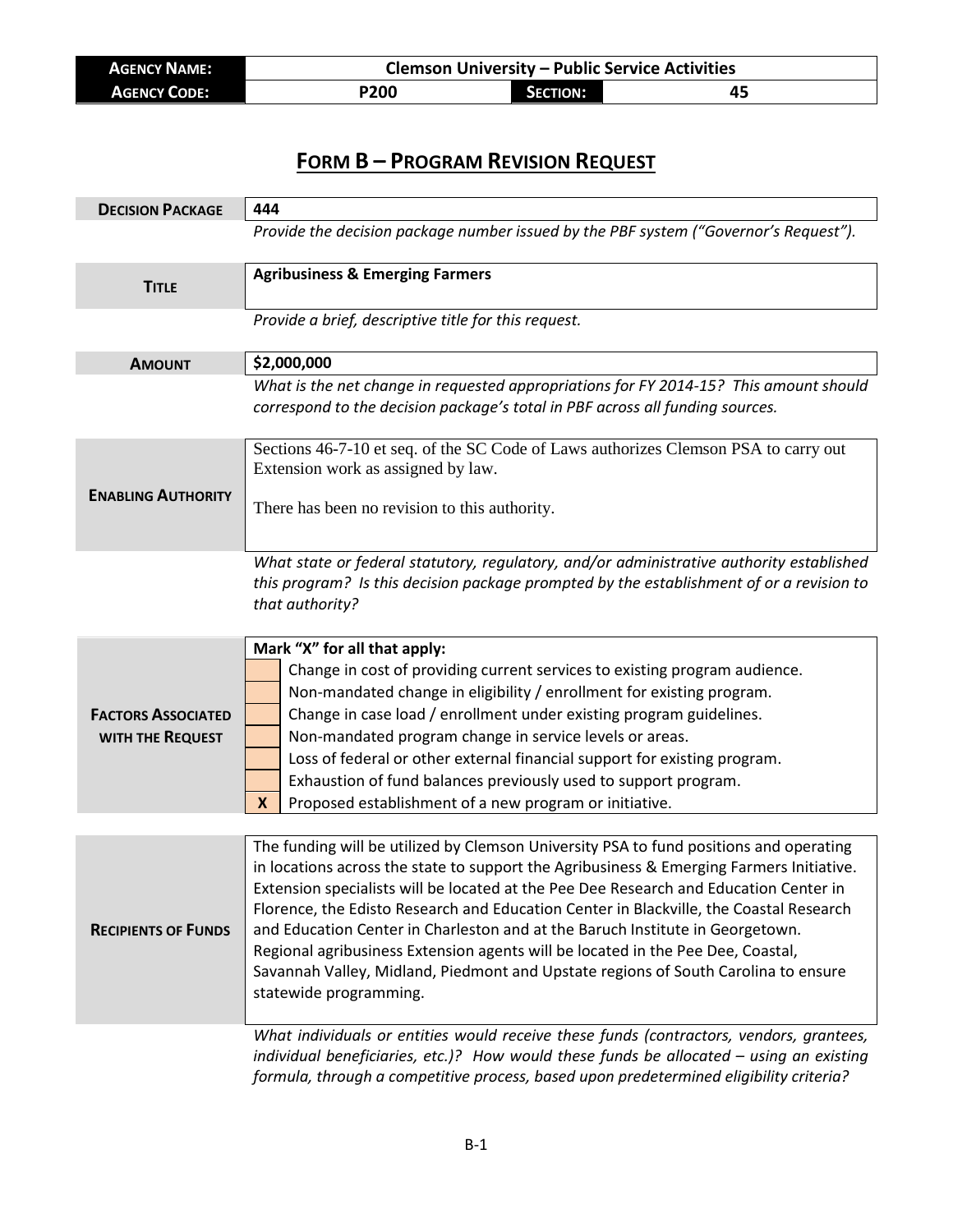| <b>AGENCY NAME:</b> | <b>Clemson University - Public Service Activities</b> |          |  |
|---------------------|-------------------------------------------------------|----------|--|
| <b>AGENCY CODE:</b> | P200                                                  | Section: |  |

| <b>RELATED REQUEST(S)</b>             | No                                                                                                                                                                                                                                                                                                                                                                                                                                                                                                                                                                                                                                                                                                                                                                                                                                                                                                                                                                                                                                                                                                                                                                                                                                                                                                                                                                                                                                                                                                                                                                                                                                                                                                                                |
|---------------------------------------|-----------------------------------------------------------------------------------------------------------------------------------------------------------------------------------------------------------------------------------------------------------------------------------------------------------------------------------------------------------------------------------------------------------------------------------------------------------------------------------------------------------------------------------------------------------------------------------------------------------------------------------------------------------------------------------------------------------------------------------------------------------------------------------------------------------------------------------------------------------------------------------------------------------------------------------------------------------------------------------------------------------------------------------------------------------------------------------------------------------------------------------------------------------------------------------------------------------------------------------------------------------------------------------------------------------------------------------------------------------------------------------------------------------------------------------------------------------------------------------------------------------------------------------------------------------------------------------------------------------------------------------------------------------------------------------------------------------------------------------|
|                                       | Is this decision package associated with other decision packages requested by your<br>agency or other agencies this year? Is it associated with a specific capital or non-<br>recurring request?                                                                                                                                                                                                                                                                                                                                                                                                                                                                                                                                                                                                                                                                                                                                                                                                                                                                                                                                                                                                                                                                                                                                                                                                                                                                                                                                                                                                                                                                                                                                  |
| <b>MATCHING FUNDS</b>                 | N/A                                                                                                                                                                                                                                                                                                                                                                                                                                                                                                                                                                                                                                                                                                                                                                                                                                                                                                                                                                                                                                                                                                                                                                                                                                                                                                                                                                                                                                                                                                                                                                                                                                                                                                                               |
|                                       | Would these funds be matched by federal, institutional, philanthropic, or other<br>resources? If so, identify the source and amount.                                                                                                                                                                                                                                                                                                                                                                                                                                                                                                                                                                                                                                                                                                                                                                                                                                                                                                                                                                                                                                                                                                                                                                                                                                                                                                                                                                                                                                                                                                                                                                                              |
| <b>FUNDING</b><br><b>ALTERNATIVES</b> | This initiative is reliant upon support from additional state funding.                                                                                                                                                                                                                                                                                                                                                                                                                                                                                                                                                                                                                                                                                                                                                                                                                                                                                                                                                                                                                                                                                                                                                                                                                                                                                                                                                                                                                                                                                                                                                                                                                                                            |
|                                       | What other possible funding sources were considered? Could this request be met in<br>whole or in part with the use of other resources, including fund balances? If so, please<br>comment on the sustainability of such an approach.                                                                                                                                                                                                                                                                                                                                                                                                                                                                                                                                                                                                                                                                                                                                                                                                                                                                                                                                                                                                                                                                                                                                                                                                                                                                                                                                                                                                                                                                                               |
| <b>SUMMARY</b>                        | Agriculture and forestry are growing business sectors of the economy and new and<br>beginning farmers and landowners are seeking information on start-up operations,<br>marketing strategies, budget analyses, production efficiencies and the integration of<br>technology. Established farming and forestry operations are also demanding new and<br>timely information on these strategies as well. Clemson PSA can develop an agriculture<br>and forestry Extension program to support these producers in risk assessment, crop<br>selection, alternate cropping system selection, and capital investment decisions, as well<br>as programming support to develop enterprise budgets and improvement of their<br>Return on Investments.<br>Agribusiness specialists will work in conjunction with Extension agents to provide advice<br>in production techniques for agronomic crops, forestry, commercial horticulture,<br>livestock and food processing. The specialists and agents also will support Clemson's<br>agribusiness degree program in the College of Agriculture Forestry and Life Sciences, 4-<br>H programs and FFA programs to develop the next generation of industry leaders<br>through statewide program development and outreach.<br>Extension specialists will be located at the Pee Dee Research and Education Center in<br>Florence, the Edisto Research and Education Center in Blackville, the Coastal Research<br>and Education Center in Charleston and at the Baruch Institute in Georgetown.<br>Regional agribusiness Extension agents will be located in the Pee Dee, Coastal,<br>Savannah Valley, Midland, Piedmont and Upstate regions of South Carolina to ensure<br>statewide programming. |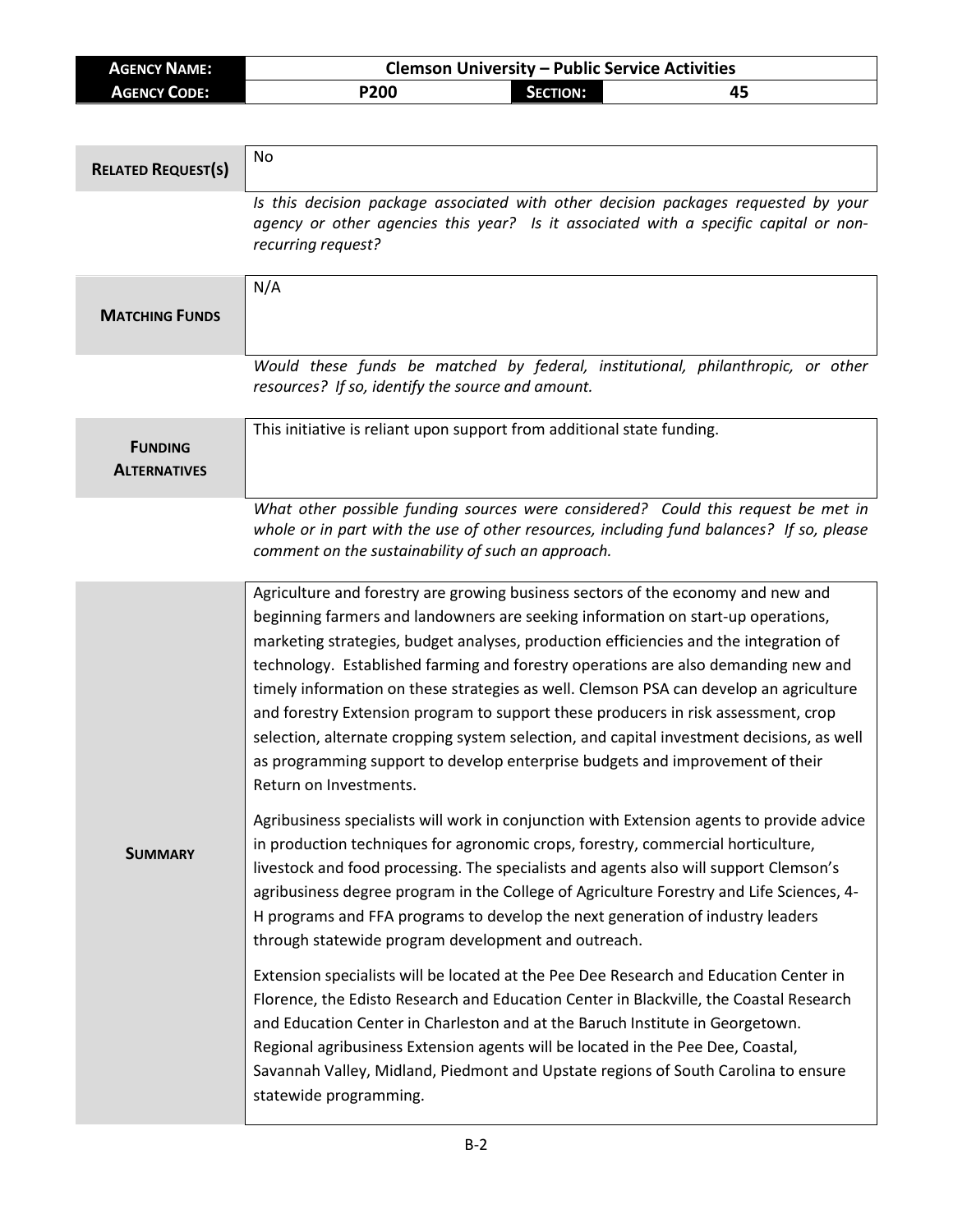| <b>AGENCY NAME:</b> | <b>Clemson University - Public Service Activities</b>                                                    |                                                                                                                                                                                                                                                                                                                                                                               |    |
|---------------------|----------------------------------------------------------------------------------------------------------|-------------------------------------------------------------------------------------------------------------------------------------------------------------------------------------------------------------------------------------------------------------------------------------------------------------------------------------------------------------------------------|----|
| <b>AGENCY CODE:</b> | P200                                                                                                     | <b>SECTION:</b>                                                                                                                                                                                                                                                                                                                                                               | 45 |
|                     | This project will:<br>$\bullet$<br>landowners;<br>Develop:<br>$\bullet$<br>$\circ$<br>$\circ$<br>$\circ$ | Provide risk assessment metrics for emerging and existing farmers and forest<br>Economic & market analysis tools for regional, national and<br>international trade to improve the competitiveness of SC growers<br>Growth enhancement of the SC Locally Grown initiative through<br>customized enterprise analysis<br>Public/private partnerships in agribusiness development |    |
|                     |                                                                                                          |                                                                                                                                                                                                                                                                                                                                                                               |    |

*Provide a summary of the rationale for the decision package. Why has it been requested? How specifically would the requested funds be used?*

|                                        | The request is based on the following calculations:                                                                                                                                                                                                                                                                                           |  |  |
|----------------------------------------|-----------------------------------------------------------------------------------------------------------------------------------------------------------------------------------------------------------------------------------------------------------------------------------------------------------------------------------------------|--|--|
| <b>METHOD OF</b><br><b>CALCULATION</b> | Salary & fringe benefits for:<br>4 Area Agribusiness Agents (\$59,400 each)<br>4 Agriculture and Natural Resources Outreach Agents (\$59,400 each)<br>4 Agriculture and Natural Resources Business Specialists (\$118,800 each)<br>2 Natural Resource Economists (\$118,800 each)<br>1 Sustainable/Organic Agriculture Specialist (\$118,800) |  |  |
|                                        | 1 Program Assistant (\$46,200)<br>Graduate & Postdoctoral Stipends \$200,000<br>Operating funds for these positions and the statewide program \$447,000                                                                                                                                                                                       |  |  |
|                                        | The above calculations are average starting salaries for the positions identified and may<br>vary based on experience of the applicants for each position.                                                                                                                                                                                    |  |  |
|                                        | How was the amount of the request calculated? What factors could cause deviations<br>between the request and the amount that could ultimately be required in order to<br>perform the underlying work?                                                                                                                                         |  |  |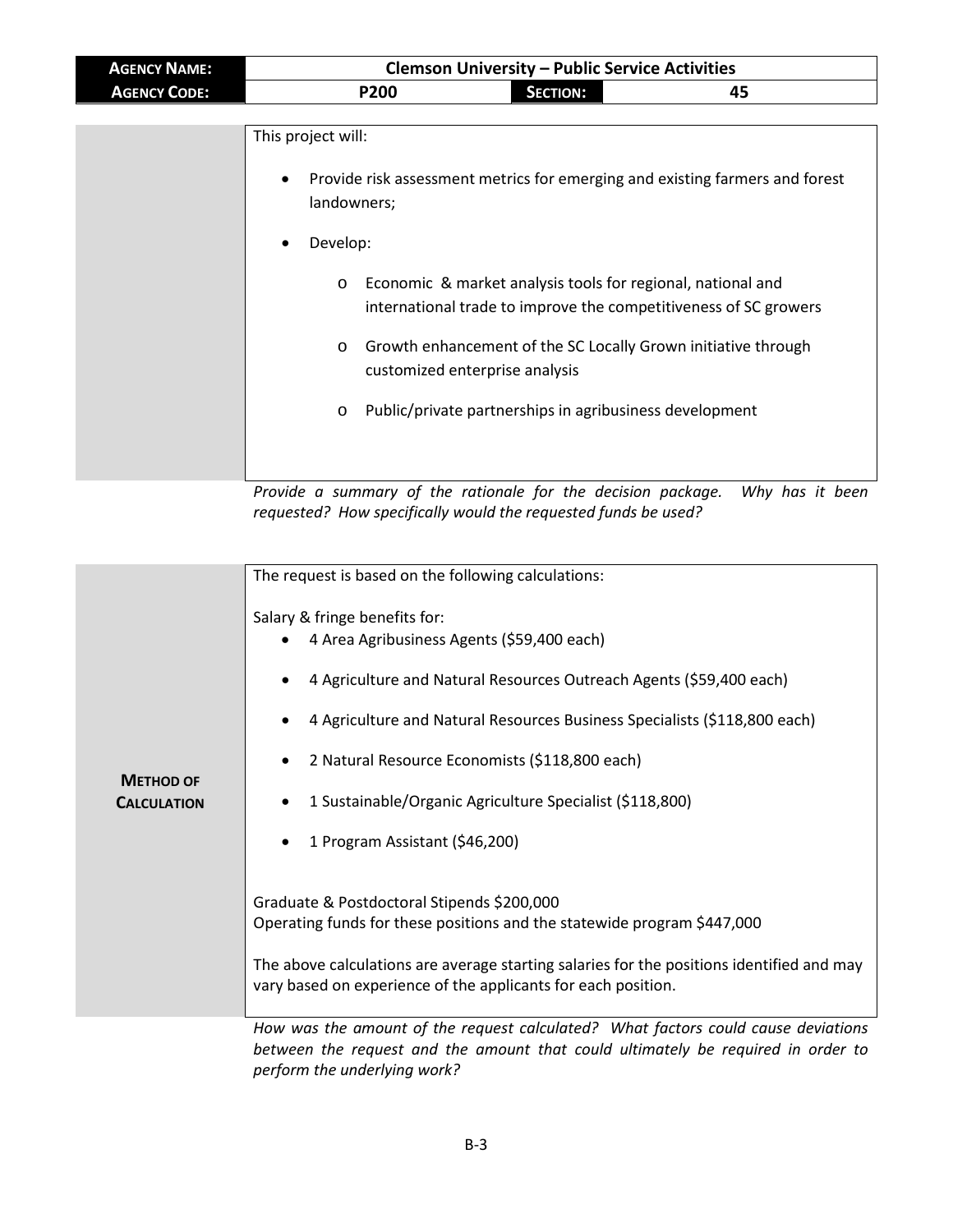| <b>AGENCY NAME:</b>    | <b>Clemson University - Public Service Activities</b>                                                                                                                                                                                                                                                                                                                                                                                                                                                                                                                                                                                                                                                                                                                                                                                         |                 |    |
|------------------------|-----------------------------------------------------------------------------------------------------------------------------------------------------------------------------------------------------------------------------------------------------------------------------------------------------------------------------------------------------------------------------------------------------------------------------------------------------------------------------------------------------------------------------------------------------------------------------------------------------------------------------------------------------------------------------------------------------------------------------------------------------------------------------------------------------------------------------------------------|-----------------|----|
| <b>AGENCY CODE:</b>    | <b>P200</b>                                                                                                                                                                                                                                                                                                                                                                                                                                                                                                                                                                                                                                                                                                                                                                                                                                   | <b>SECTION:</b> | 45 |
| <b>FUTURE IMPACT</b>   | This request utilizes existing facilities. There are no future capital projects planned for<br>this request.                                                                                                                                                                                                                                                                                                                                                                                                                                                                                                                                                                                                                                                                                                                                  |                 |    |
|                        | Will the state incur any maintenance-of-effort or other obligations by adopting this<br>decision package? What impact will there be on future capital and/or operating<br>budgets if this request is or is not honored? Has a source of any such funds been<br>identified and/or obtained by your agency?                                                                                                                                                                                                                                                                                                                                                                                                                                                                                                                                     |                 |    |
| <b>PRIORITIZATION</b>  | The Agribusiness and Emerging Farmers initiative could be modified to defer portions of<br>the program to future fiscal years if full funding is not provided with this request.                                                                                                                                                                                                                                                                                                                                                                                                                                                                                                                                                                                                                                                              |                 |    |
|                        | If no or insufficient new funds are available in order to meet this need, how would the<br>agency prefer to proceed? By using fund balances, generating new revenue, cutting<br>other programs, or deferring action on this request in FY 2014-15?                                                                                                                                                                                                                                                                                                                                                                                                                                                                                                                                                                                            |                 |    |
| <b>INTENDED IMPACT</b> | Agribusiness specialists will work in conjunction with Extension agents to provide<br>programming in production techniques for agronomic crops, forestry, commercial<br>horticulture, livestock and food processing. The specialists and agents also will support<br>Clemson's agribusiness degree program in the College of Agriculture Forestry and Life<br>Sciences, 4-H programs and FFA programs to develop the next generation of industry<br>leaders through statewide program development and outreach. This assistance and<br>guidance is intended to provide the industry with the information they need to<br>minimize financial risk, maximize production value, and improve competitiveness and<br>maximize their Return on Investment.<br>What impact is this decision package intended to have on service delivery and program |                 |    |

*outcomes, and over what period of time?*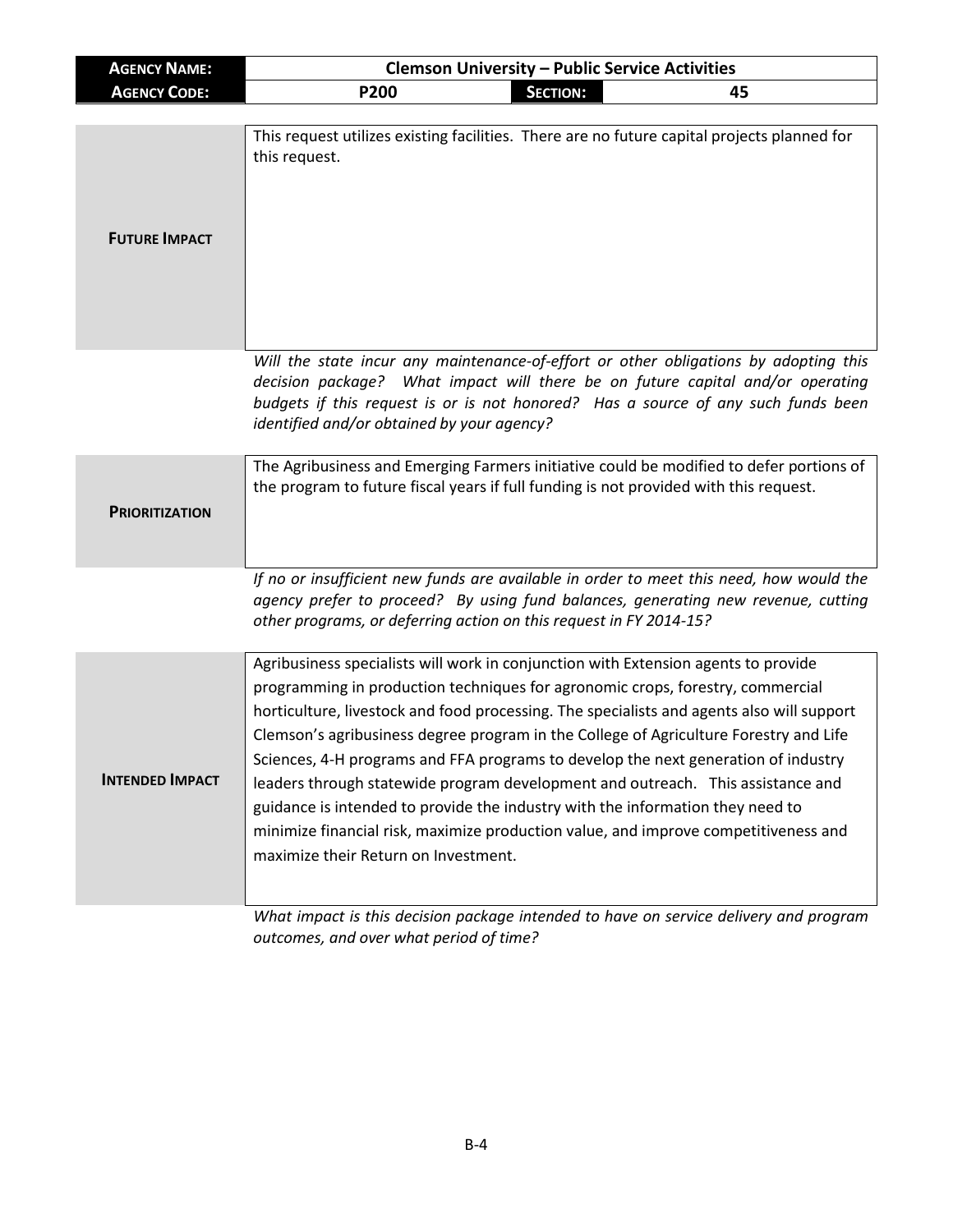| <b>AGENCY NAME:</b>                 | <b>Clemson University - Public Service Activities</b>                                                                                                                                                                                                                            |                 |                                                                                                                                                                                                                                                                    |  |
|-------------------------------------|----------------------------------------------------------------------------------------------------------------------------------------------------------------------------------------------------------------------------------------------------------------------------------|-----------------|--------------------------------------------------------------------------------------------------------------------------------------------------------------------------------------------------------------------------------------------------------------------|--|
| <b>AGENCY CODE:</b>                 | <b>P200</b>                                                                                                                                                                                                                                                                      | <b>SECTION:</b> | 45                                                                                                                                                                                                                                                                 |  |
|                                     |                                                                                                                                                                                                                                                                                  |                 |                                                                                                                                                                                                                                                                    |  |
| <b>PROGRAM</b><br><b>EVALUATION</b> | The program will be evaluated based on impacts reported through our annual<br>the state. Our communication with these groups allows us to provide them with<br>programs. Our State Extension Advisory Council will also provide feedback on the<br>effectiveness of the program. |                 | Accountability report to the state. Clemson University PSA is in constant contact with<br>constituents, commodity boards, SC Farm Bureau and other advisory boards throughout<br>program updates and allows them the opportunity to provide feedback on these same |  |
|                                     | measures would be used to assess the effectiveness of this program?                                                                                                                                                                                                              |                 | How would the use of these funds be evaluated? What specific outcome or performance                                                                                                                                                                                |  |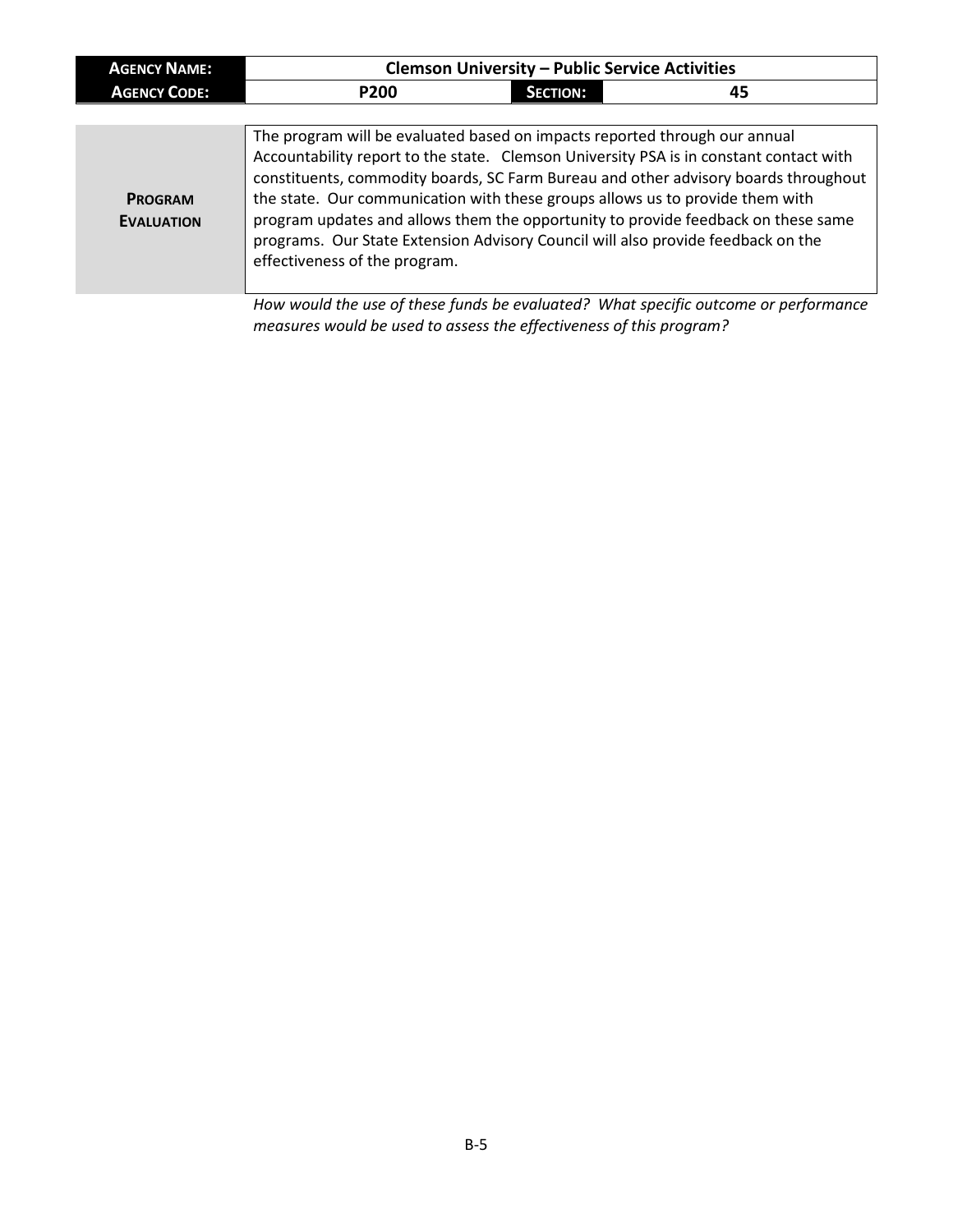| <b>AGENCY NAME:</b> | <b>Clemson University - Public Service Activities</b> |                 |    |
|---------------------|-------------------------------------------------------|-----------------|----|
| <b>AGENCY CODE:</b> | <b>P200</b>                                           | <b>SECTION:</b> | 45 |

## **FORM B – PROGRAM REVISION REQUEST**

| <b>DECISION PACKAGE</b>                       | 530                                                                                                                                                                                                                                                                                                                                                                                                                                                                                                                                                                                                                    |  |  |
|-----------------------------------------------|------------------------------------------------------------------------------------------------------------------------------------------------------------------------------------------------------------------------------------------------------------------------------------------------------------------------------------------------------------------------------------------------------------------------------------------------------------------------------------------------------------------------------------------------------------------------------------------------------------------------|--|--|
|                                               | Provide the decision package number issued by the PBF system ("Governor's Request").                                                                                                                                                                                                                                                                                                                                                                                                                                                                                                                                   |  |  |
| <b>TITLE</b>                                  | <b>Precision Agriculture &amp; Environmental Technology</b>                                                                                                                                                                                                                                                                                                                                                                                                                                                                                                                                                            |  |  |
|                                               | Provide a brief, descriptive title for this request.                                                                                                                                                                                                                                                                                                                                                                                                                                                                                                                                                                   |  |  |
|                                               |                                                                                                                                                                                                                                                                                                                                                                                                                                                                                                                                                                                                                        |  |  |
| <b>AMOUNT</b>                                 | \$2,000,000                                                                                                                                                                                                                                                                                                                                                                                                                                                                                                                                                                                                            |  |  |
|                                               | What is the net change in requested appropriations for FY 2014-15? This amount should<br>correspond to the decision package's total in PBF across all funding sources.                                                                                                                                                                                                                                                                                                                                                                                                                                                 |  |  |
|                                               | Sections 46-7-30 et seq. of the SC Code of Laws authorizes Clemson PSA to operate<br>Experiment Stations for farm demonstration work.                                                                                                                                                                                                                                                                                                                                                                                                                                                                                  |  |  |
| <b>ENABLING AUTHORITY</b>                     | There has been no revision to this authority.                                                                                                                                                                                                                                                                                                                                                                                                                                                                                                                                                                          |  |  |
|                                               | What state or federal statutory, regulatory, and/or administrative authority established<br>this program? Is this decision package prompted by the establishment of or a revision to<br>that authority?                                                                                                                                                                                                                                                                                                                                                                                                                |  |  |
| <b>FACTORS ASSOCIATED</b><br>WITH THE REQUEST | Mark "X" for all that apply:<br>Change in cost of providing current services to existing program audience.<br>Non-mandated change in eligibility / enrollment for existing program.<br>Change in case load / enrollment under existing program guidelines.<br>Non-mandated program change in service levels or areas.<br>Loss of federal or other external financial support for existing program.<br>Exhaustion of fund balances previously used to support program.<br>Proposed establishment of a new program or initiative.<br>$\mathbf x$                                                                         |  |  |
|                                               |                                                                                                                                                                                                                                                                                                                                                                                                                                                                                                                                                                                                                        |  |  |
| <b>RECIPIENTS OF FUNDS</b>                    | The funding will be utilized by Clemson University PSA to fund positions and operating<br>in locations across the state to support the Precision Agriculture & Environmental<br>Technology Initiative. Intelligent Farm research will be conducted at the Edisto and Pee<br>Dee Research & Education Centers. Intelligent Forest research will be conducted at<br>Baruch Institute in Georgetown and in the Clemson Experimental Forest on the main<br>campus. Intelligent Watershed research will be conducted at all relevant PSA facilities.<br>The resulting technology improvements will impact the entire state. |  |  |
|                                               | What individuals or entities would receive these funds (contractors, vendors, grantees,<br>individual beneficiaries, etc.)? How would these funds be allocated $-$ using an existing<br>formula, through a competitive process, based upon predetermined eligibility criteria?                                                                                                                                                                                                                                                                                                                                         |  |  |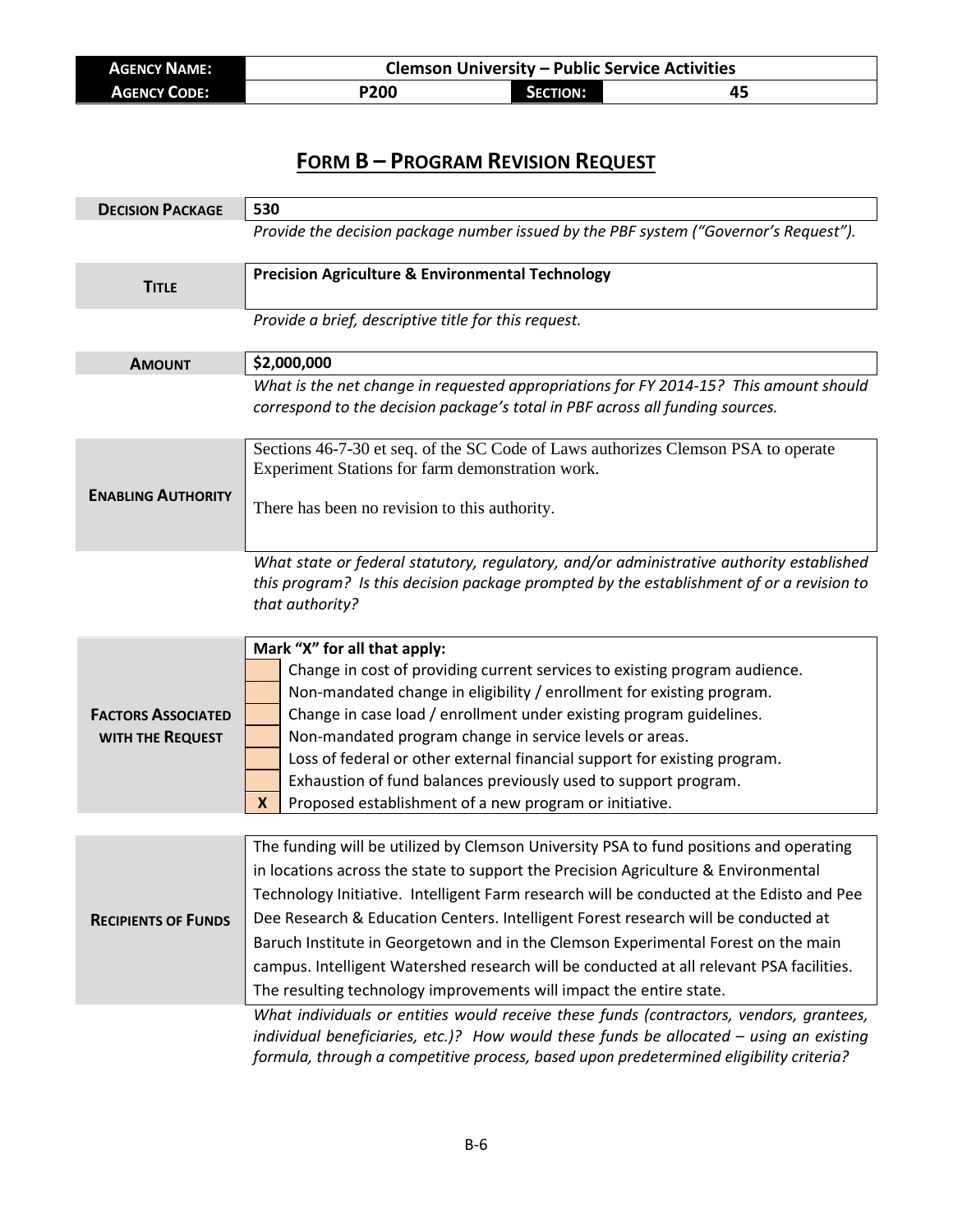| <b>AGENCY NAME:</b>                   | <b>Clemson University - Public Service Activities</b>                                                                                                                                                                                                                                                                                                                                                                                                                                                                                                                                                                                                                                                                                                                                                                                                                                                                                                                                       |  |  |
|---------------------------------------|---------------------------------------------------------------------------------------------------------------------------------------------------------------------------------------------------------------------------------------------------------------------------------------------------------------------------------------------------------------------------------------------------------------------------------------------------------------------------------------------------------------------------------------------------------------------------------------------------------------------------------------------------------------------------------------------------------------------------------------------------------------------------------------------------------------------------------------------------------------------------------------------------------------------------------------------------------------------------------------------|--|--|
| <b>AGENCY CODE:</b>                   | <b>SECTION:</b><br>P200<br>45                                                                                                                                                                                                                                                                                                                                                                                                                                                                                                                                                                                                                                                                                                                                                                                                                                                                                                                                                               |  |  |
|                                       |                                                                                                                                                                                                                                                                                                                                                                                                                                                                                                                                                                                                                                                                                                                                                                                                                                                                                                                                                                                             |  |  |
| <b>RELATED REQUEST(S)</b>             | Yes. The Agricultural & Natural Resources Equipment request will support upgrades,<br>replacements and enhancements to our research equipment and research<br>infrastructure.                                                                                                                                                                                                                                                                                                                                                                                                                                                                                                                                                                                                                                                                                                                                                                                                               |  |  |
|                                       | Is this decision package associated with other decision packages requested by your<br>agency or other agencies this year? Is it associated with a specific capital or non-<br>recurring request?                                                                                                                                                                                                                                                                                                                                                                                                                                                                                                                                                                                                                                                                                                                                                                                            |  |  |
| <b>MATCHING FUNDS</b>                 | N/A                                                                                                                                                                                                                                                                                                                                                                                                                                                                                                                                                                                                                                                                                                                                                                                                                                                                                                                                                                                         |  |  |
|                                       | Would these funds be matched by federal, institutional, philanthropic, or other<br>resources? If so, identify the source and amount.                                                                                                                                                                                                                                                                                                                                                                                                                                                                                                                                                                                                                                                                                                                                                                                                                                                        |  |  |
| <b>FUNDING</b><br><b>ALTERNATIVES</b> | This initiative is reliant upon support from additional state funding.                                                                                                                                                                                                                                                                                                                                                                                                                                                                                                                                                                                                                                                                                                                                                                                                                                                                                                                      |  |  |
|                                       | What other possible funding sources were considered? Could this request be met in<br>whole or in part with the use of other resources, including fund balances? If so, please<br>comment on the sustainability of such an approach.                                                                                                                                                                                                                                                                                                                                                                                                                                                                                                                                                                                                                                                                                                                                                         |  |  |
| <b>SUMMARY</b>                        | Agriculture and forestry face increasing pressures to maximize their efficiency in<br>irrigation, water quality assurance, fertilizer and pesticide applications and operational<br>costs. To address these issues and provide agriculture producers and forest managers<br>with solutions, Clemson seeks to expand and enhance its leading technology for<br>modernizing real-time decision making and system monitoring on farms and in forests.<br>GIS and sensor-based information gathering and management provide an information<br>system needed to project impacts of management decisions and to monitor real-time<br>impacts of storms, droughts, and insect and disease issues. Real-time information<br>gathering and processing allows for precise application of water, fertilizer, and<br>pesticide. It allows for fast reaction to emerging problems to minimize their impacts,<br>such as drought, insect predation, environmental pollution, system failures and variable |  |  |
|                                       | conditions within large production areas.<br>Extension agents will be located in all regions of the state to assist farmers and foresters<br>with the implementation and use of the technologies as they are developed and<br>deployed.<br>Brougle a summary of the rationale for the desision package<br>$M/hu$ has it hoop                                                                                                                                                                                                                                                                                                                                                                                                                                                                                                                                                                                                                                                                |  |  |

*Provide a summary of the rationale for the decision package. Why has it been requested? How specifically would the requested funds be used?*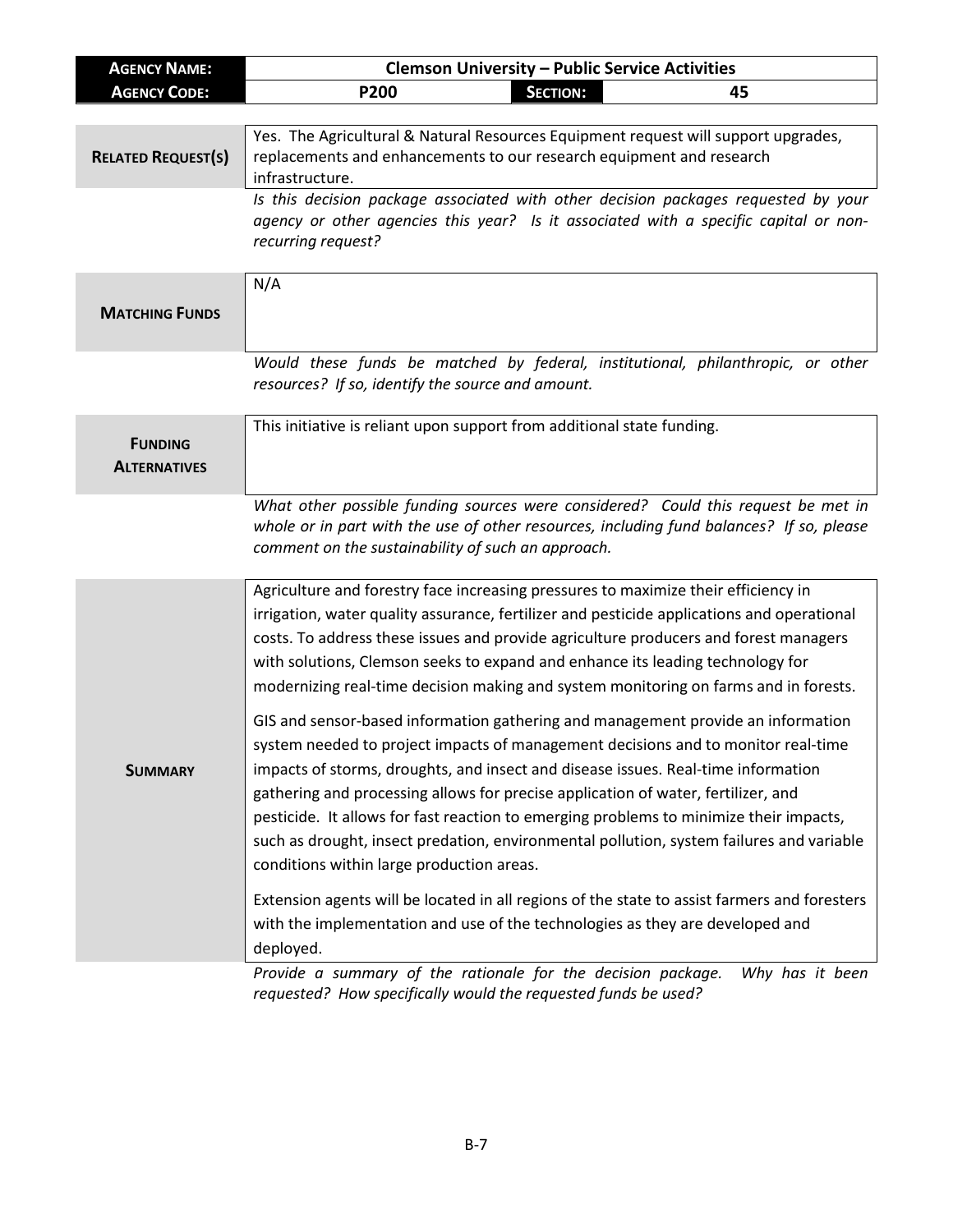| <b>AGENCY NAME:</b> | <b>Clemson University - Public Service Activities</b> |                 |    |
|---------------------|-------------------------------------------------------|-----------------|----|
| <b>AGENCY CODE:</b> | <b>P200</b>                                           | <b>SECTION:</b> | 45 |

|                       | The request is based on the following calculations:                                                                                                     |  |  |
|-----------------------|---------------------------------------------------------------------------------------------------------------------------------------------------------|--|--|
|                       | Salary and fringe benefits for:                                                                                                                         |  |  |
|                       | 6 Research Scientists (\$118,800 each)<br>٠                                                                                                             |  |  |
|                       | Watershed & stream nutrient management                                                                                                                  |  |  |
|                       | ٠<br><b>GIS mapping</b>                                                                                                                                 |  |  |
|                       | Sensor and sensor network development & deployment                                                                                                      |  |  |
|                       | 2 Precision Agriculture Technical Support Positions (\$46,200 each)                                                                                     |  |  |
| <b>METHOD OF</b>      | 2 Precision Agriculture Technical Support Positions (\$59,400 each)                                                                                     |  |  |
| <b>CALCULATION</b>    | 3 Environmental Technology Support Positions (\$59,400 each)                                                                                            |  |  |
|                       | 2 Program Assistants (\$46,200 each)<br>$\bullet$                                                                                                       |  |  |
|                       | Graduate and Postdoctoral Stipends (\$250,000)                                                                                                          |  |  |
|                       | Position and Program Operational Support (\$555,400)                                                                                                    |  |  |
|                       |                                                                                                                                                         |  |  |
|                       | The above calculations are average starting salaries for the positions identified and may                                                               |  |  |
|                       | vary based on experience of the applicants for each position.                                                                                           |  |  |
|                       | How was the amount of the request calculated? What factors could cause deviations                                                                       |  |  |
|                       | between the request and the amount that could ultimately be required in order to                                                                        |  |  |
|                       | perform the underlying work?                                                                                                                            |  |  |
|                       |                                                                                                                                                         |  |  |
|                       | This request utilizes existing facilities. There are no future capital building projects                                                                |  |  |
|                       | envisioned. However, this funding will enable Clemson to keep its programs at the                                                                       |  |  |
|                       | forefront of agriculture and environmental technology. Operating costs to maintain this<br>technology is included within our request.                   |  |  |
|                       |                                                                                                                                                         |  |  |
| <b>FUTURE IMPACT</b>  |                                                                                                                                                         |  |  |
|                       |                                                                                                                                                         |  |  |
|                       |                                                                                                                                                         |  |  |
|                       |                                                                                                                                                         |  |  |
|                       |                                                                                                                                                         |  |  |
|                       | Will the state incur any maintenance-of-effort or other obligations by adopting this                                                                    |  |  |
|                       | decision package? What impact will there be on future capital and/or operating                                                                          |  |  |
|                       | budgets if this request is or is not honored? Has a source of any such funds been<br>identified and/or obtained by your agency?                         |  |  |
|                       |                                                                                                                                                         |  |  |
|                       | The Precision Agriculture & Environmental Technology initiative could be modified to                                                                    |  |  |
|                       | defer portions of the program to future fiscal years if full funding is not provided with                                                               |  |  |
| <b>PRIORITIZATION</b> | this request.                                                                                                                                           |  |  |
|                       |                                                                                                                                                         |  |  |
|                       |                                                                                                                                                         |  |  |
|                       | If no or insufficient new funds are available in order to meet this need, how would the                                                                 |  |  |
|                       |                                                                                                                                                         |  |  |
|                       | agency prefer to proceed? By using fund balances, generating new revenue, cutting<br>other programs, or deferring action on this request in FY 2014-15? |  |  |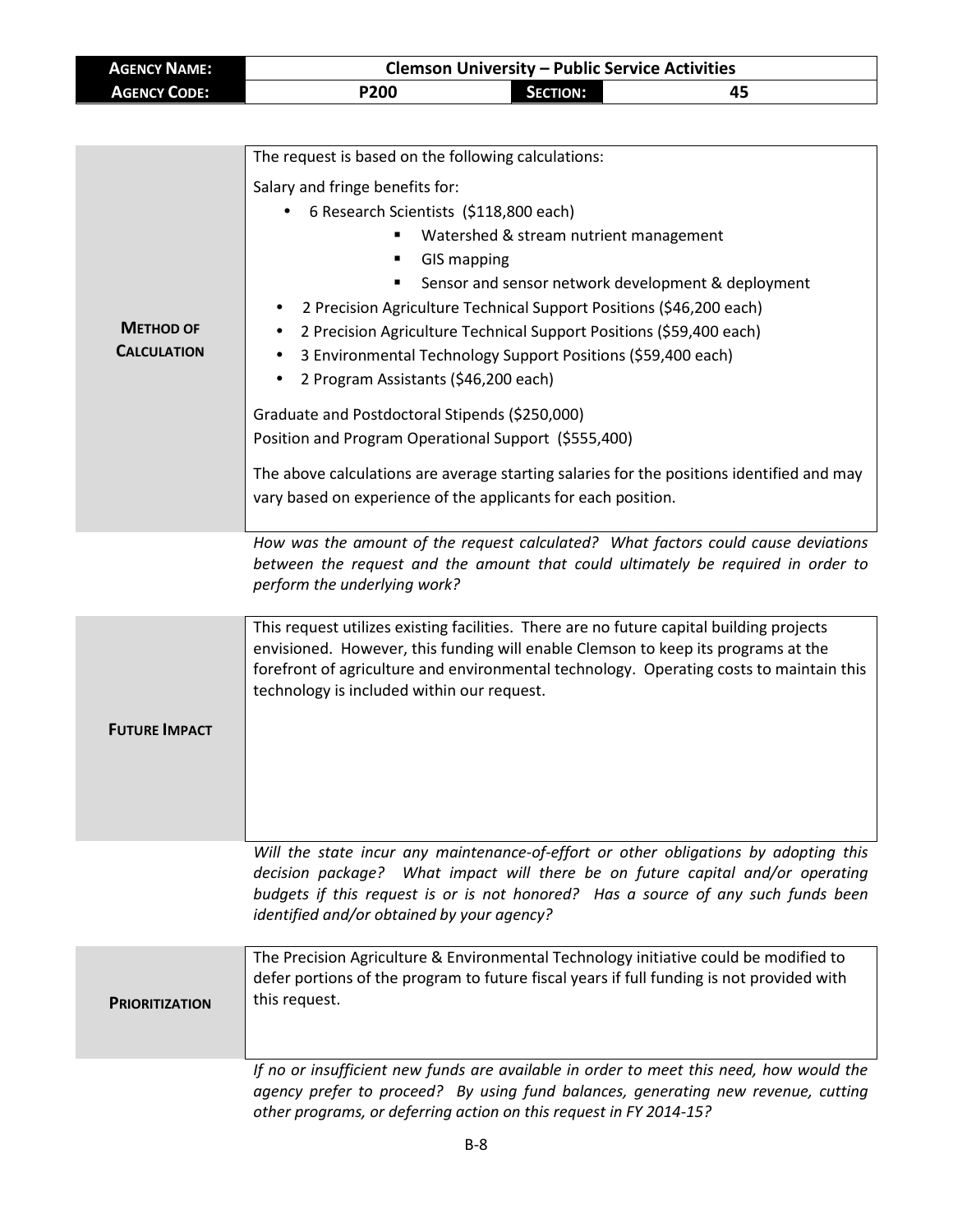| <b>AGENCY NAME:</b> |             |                 | <b>Clemson University - Public Service Activities</b> |
|---------------------|-------------|-----------------|-------------------------------------------------------|
| <b>AGENCY CODE:</b> | <b>P200</b> | <b>SECTION:</b> | 45                                                    |

| <b>INTENDED IMPACT</b>              | GIS and sensor-based information gathering and management provide an<br>information system needed to project impacts of management decisions and<br>to monitor real-time impacts of storms, droughts, and insect and disease<br>issues. Real-time information gathering and processing allows for precise<br>application of water, fertilizer, and pesticides. It allows for fast reaction to<br>emerging problems to minimize their impacts. Development and<br>deployment of new technology helps farmers minimize their costs and                   |
|-------------------------------------|--------------------------------------------------------------------------------------------------------------------------------------------------------------------------------------------------------------------------------------------------------------------------------------------------------------------------------------------------------------------------------------------------------------------------------------------------------------------------------------------------------------------------------------------------------|
|                                     | maximize the efficiency of their operations.                                                                                                                                                                                                                                                                                                                                                                                                                                                                                                           |
|                                     | What impact is this decision package intended to have on service delivery and program<br>outcomes, and over what period of time?                                                                                                                                                                                                                                                                                                                                                                                                                       |
| <b>PROGRAM</b><br><b>EVALUATION</b> | The program will be evaluated based on impacts reported through our annual<br>Accountability report to the state. Clemson University PSA is in constant contact with<br>constituents, commodity boards, SC Farm Bureau and other advisory boards throughout<br>the state. Our communication with these groups allows us to provide them with<br>program updates and allows them the opportunity to provide feedback on these same<br>programs. Our State Extension Advisory Council will also provide feedback on the<br>effectiveness of the program. |
|                                     | How would the use of these funds be evaluated? What specific outcome or performance                                                                                                                                                                                                                                                                                                                                                                                                                                                                    |

*measures would be used to assess the effectiveness of this program?*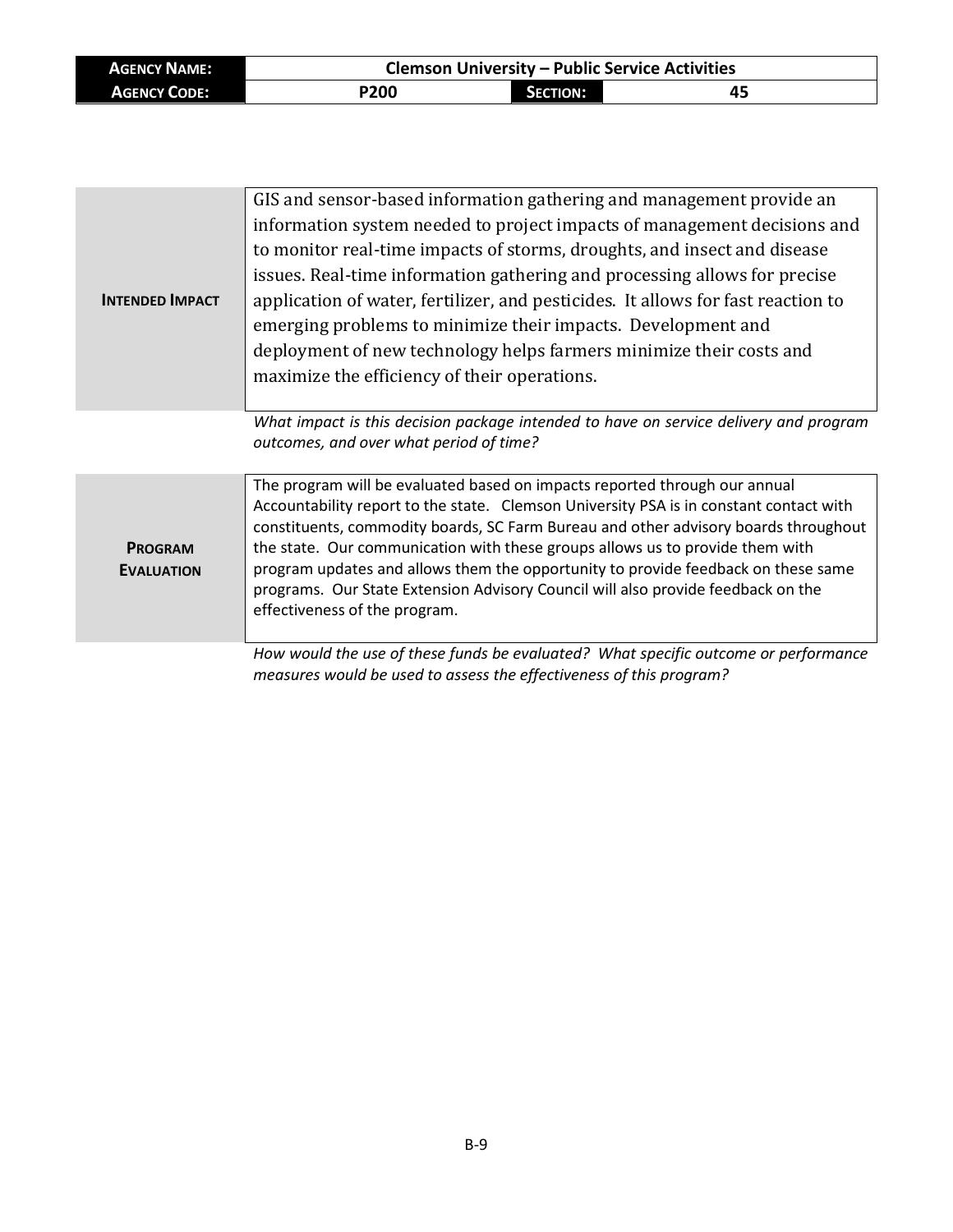| <b>AGENCY NAME:</b> |      |          | <b>Clemson University - Public Service Activities</b> |
|---------------------|------|----------|-------------------------------------------------------|
| <b>AGENCY CODE:</b> | P200 | SECTION: |                                                       |

### **FORM C – CAPITAL OR NON-RECURRING APPROPRIATION REQUEST**

| <b>DECISION PACKAGE</b> | 598                                                                                                                                                                                                                                                                                                                                                                                                                                                                                                                                                                                                                                                                                                                                                                                                                                                                                                                                                                                                                                                                                                                                                                                                                                                                                                                                       |
|-------------------------|-------------------------------------------------------------------------------------------------------------------------------------------------------------------------------------------------------------------------------------------------------------------------------------------------------------------------------------------------------------------------------------------------------------------------------------------------------------------------------------------------------------------------------------------------------------------------------------------------------------------------------------------------------------------------------------------------------------------------------------------------------------------------------------------------------------------------------------------------------------------------------------------------------------------------------------------------------------------------------------------------------------------------------------------------------------------------------------------------------------------------------------------------------------------------------------------------------------------------------------------------------------------------------------------------------------------------------------------|
|                         | Provide the decision package number issued by the PBF system ("Governor's Request").                                                                                                                                                                                                                                                                                                                                                                                                                                                                                                                                                                                                                                                                                                                                                                                                                                                                                                                                                                                                                                                                                                                                                                                                                                                      |
| <b>TITLE</b>            | <b>Agriculture &amp; Natural Resources Equipment</b>                                                                                                                                                                                                                                                                                                                                                                                                                                                                                                                                                                                                                                                                                                                                                                                                                                                                                                                                                                                                                                                                                                                                                                                                                                                                                      |
|                         | Provide a brief, descriptive title for this request.                                                                                                                                                                                                                                                                                                                                                                                                                                                                                                                                                                                                                                                                                                                                                                                                                                                                                                                                                                                                                                                                                                                                                                                                                                                                                      |
| <b>AMOUNT</b>           | \$5,000,000                                                                                                                                                                                                                                                                                                                                                                                                                                                                                                                                                                                                                                                                                                                                                                                                                                                                                                                                                                                                                                                                                                                                                                                                                                                                                                                               |
|                         | How much is requested for this project in FY 2014-15?                                                                                                                                                                                                                                                                                                                                                                                                                                                                                                                                                                                                                                                                                                                                                                                                                                                                                                                                                                                                                                                                                                                                                                                                                                                                                     |
| <b>BUDGET PROGRAM</b>   | (II.A) Livestock-Poultry Health - General & (III.) Agricultural Research                                                                                                                                                                                                                                                                                                                                                                                                                                                                                                                                                                                                                                                                                                                                                                                                                                                                                                                                                                                                                                                                                                                                                                                                                                                                  |
|                         | Identify the associated budget program(s) by name and budget section.                                                                                                                                                                                                                                                                                                                                                                                                                                                                                                                                                                                                                                                                                                                                                                                                                                                                                                                                                                                                                                                                                                                                                                                                                                                                     |
| <b>SUMMARY</b>          | Clemson University has ongoing agriculture and natural resources research<br>programs at our Research and Education Centers in Florence (Pee Dee REC),<br>Blackville (Edisto REC), Charleston (Coastal REC), Georgetown (Baruch) and<br>on the farms at the main campus in Clemson. In particular, we are<br>conducting an Advanced Plant Technology program at the Pee Dee REC,<br>Precision Agriculture research at the Edisto REC to improve the efficiency<br>and effectiveness of agriculture production and sensor-based watershed<br>monitoring research at Baruch. Additionally, the Livestock & Poultry Health<br>Unit in Columbia provides support to the animal agriculture industry.<br>These highly focused programs require modern equipment that is<br>representative of the equipment currently being used, under consideration<br>for use, or being developed for use by South Carolina's farmers, agricultural<br>producers, and forest managers, as well as equipment for laboratories that<br>are developing the new technologies. Modern lab equipment for plant<br>breeding is needed, as well as remote sensing technology, irrigation<br>equipment and farming machinery for production agriculture. The Livestock<br>& Poultry Health Unit also needs to maintain current levels of technology and<br>equipment. |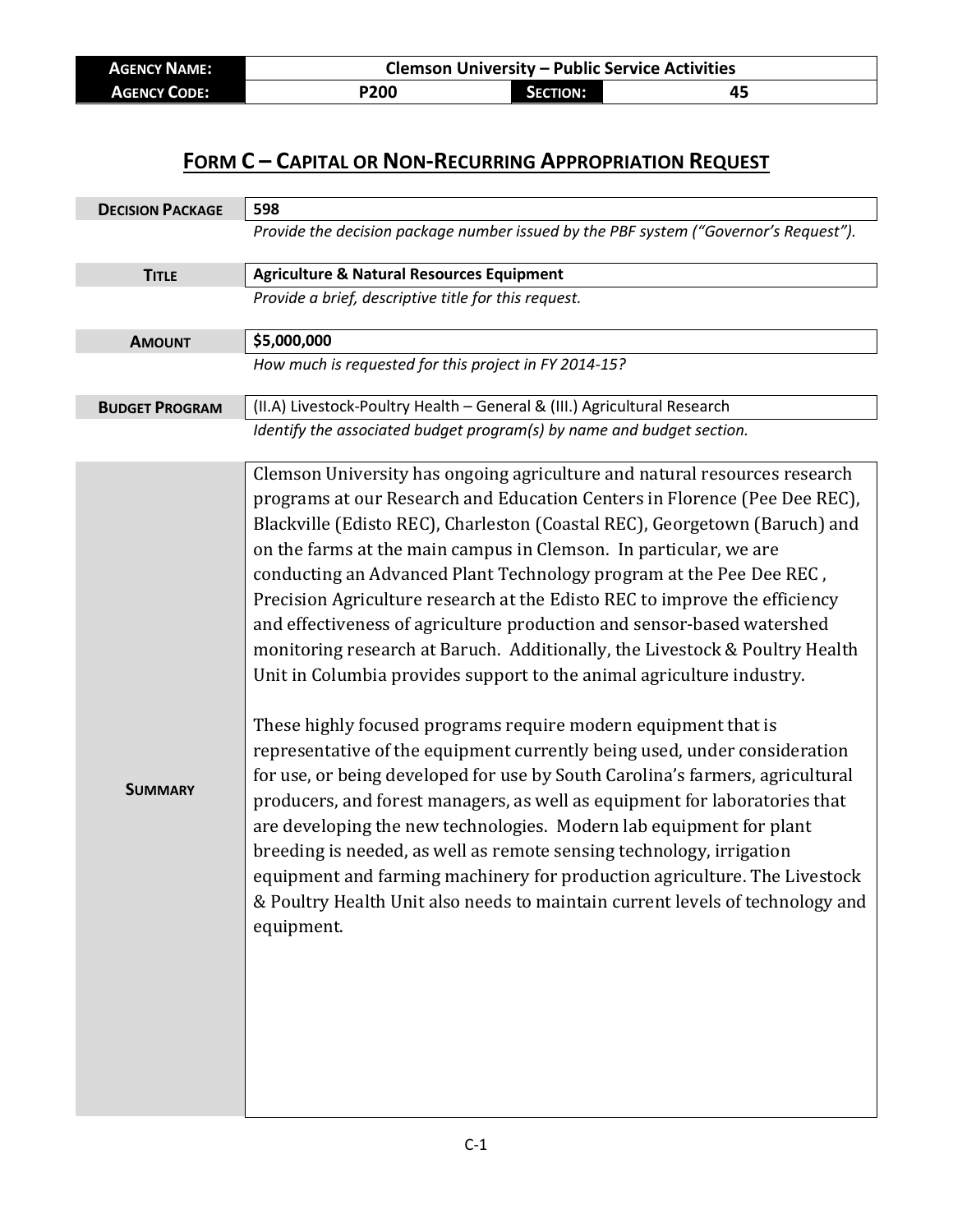*Provide a summary of the project and explain why it is necessary.*

| <b>RELATED REQUEST(S)</b> | A portion of the requested funding for equipment will be utilized to enhance the<br>recurring fund request for Precision Agriculture and Environmental Technology<br>(Decision Package 530).     |
|---------------------------|--------------------------------------------------------------------------------------------------------------------------------------------------------------------------------------------------|
|                           | Is this decision package associated with other decision packages requested by your<br>agency or other agencies this year? Is it associated with a specific capital or non-<br>recurring request? |
| <b>MATCHING FUNDS</b>     | N/A                                                                                                                                                                                              |
|                           | Would these funds be matched by federal, institutional, philanthropic, or other<br>resources? If so, identify the source and amount.                                                             |